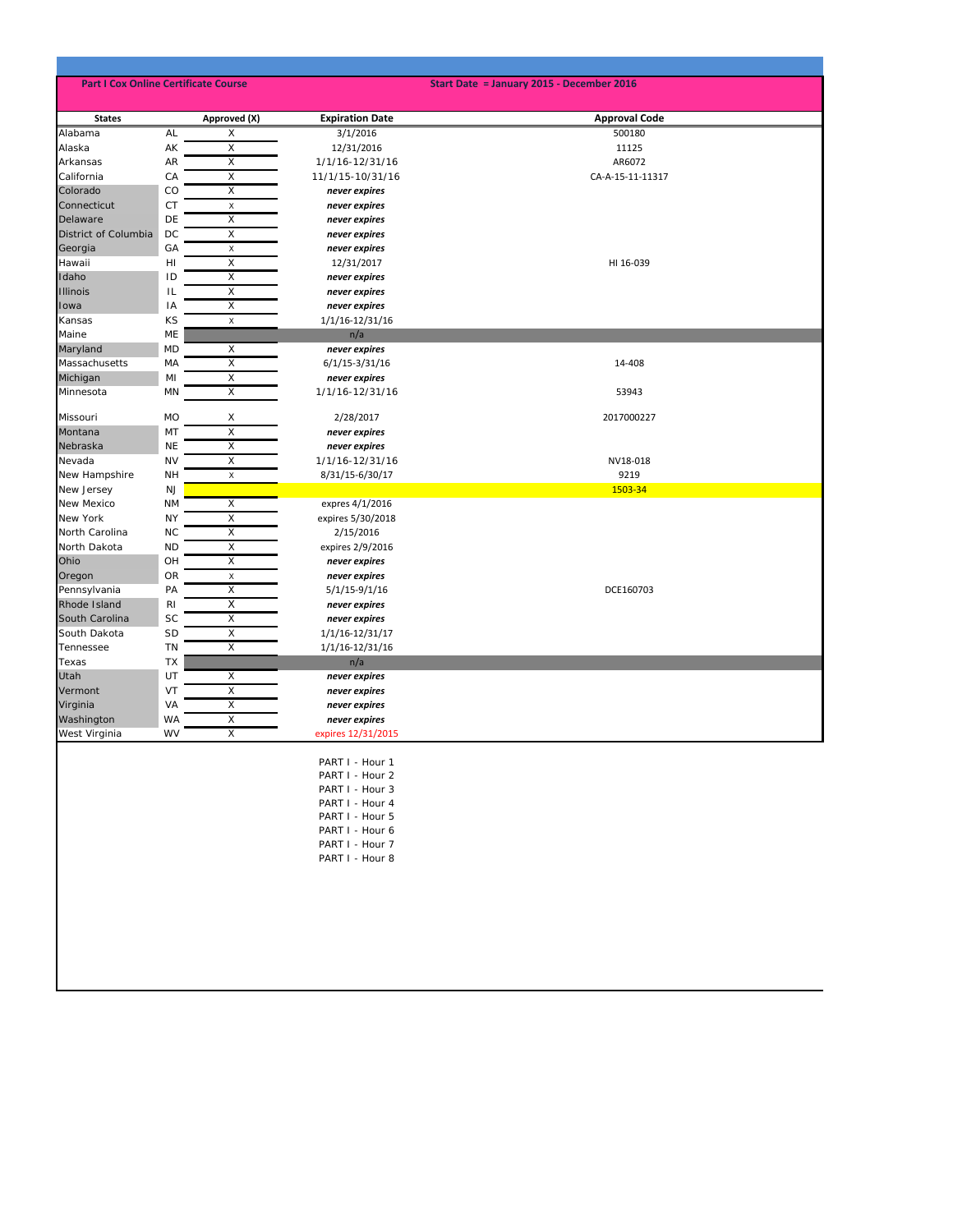|                                                     |                                                                 |                                    |                                                                 | <b>Online Board Approval Database</b> |  |
|-----------------------------------------------------|-----------------------------------------------------------------|------------------------------------|-----------------------------------------------------------------|---------------------------------------|--|
| <b>Cox Interdisciplinary Care &amp; Integration</b> |                                                                 |                                    |                                                                 |                                       |  |
| Start Date = January 2015 - December 2016           |                                                                 |                                    |                                                                 |                                       |  |
| <b>States</b>                                       |                                                                 | Approved (X)                       | <b>Expiration Date</b>                                          | <b>Approval Code</b>                  |  |
| Alabama                                             | AL                                                              | Χ                                  | 10/12/2016                                                      | 500296                                |  |
| Alaska                                              | AΚ                                                              | X                                  | 12/31/2016                                                      | 11426                                 |  |
| Arkansas                                            | AR                                                              | X                                  | 9/21/15-9/21/16                                                 | AR5934                                |  |
| California                                          | CA                                                              | X                                  | 1/1/2016                                                        | CA-A-15-02-10261-63                   |  |
| Colorado                                            | CO                                                              | X                                  | never expires                                                   |                                       |  |
| Connecticut                                         | СT                                                              | X                                  | never expires                                                   |                                       |  |
| Delaware                                            | DE                                                              | Χ                                  | never expires                                                   |                                       |  |
| District of Columbia                                | DC                                                              | X                                  | never expires                                                   |                                       |  |
| Georgia                                             | GA                                                              | X                                  | never expires                                                   |                                       |  |
| Hawaii                                              | HI                                                              | X                                  | 12/31/2017                                                      | HI 16-040                             |  |
| Idaho                                               | ID                                                              | X                                  | never expires                                                   |                                       |  |
| <b>Illinois</b>                                     | IL                                                              | Χ                                  | never expires                                                   |                                       |  |
| Iowa                                                | ١A                                                              | Χ                                  | never expires                                                   |                                       |  |
| Kansas                                              | ΚS                                                              | X                                  | 1/1/16-12/31/16                                                 |                                       |  |
| Maine                                               | ME                                                              |                                    | n/a                                                             |                                       |  |
| Maryland                                            | MD                                                              | X                                  | never expires                                                   |                                       |  |
| Massachusetts                                       | МA                                                              |                                    |                                                                 |                                       |  |
| Michigan                                            | MI                                                              | Χ                                  | never expires                                                   |                                       |  |
| Minnesota                                           | MN                                                              | X                                  | 1/1/16-12/31/16                                                 | 53942                                 |  |
|                                                     |                                                                 |                                    |                                                                 |                                       |  |
| Missouri                                            | MO                                                              | х                                  | 2/28/2017                                                       | 2017000228-247                        |  |
| Montana                                             | MT                                                              | Χ                                  | never expires                                                   |                                       |  |
| Nebraska                                            | NE                                                              | X                                  | never expires                                                   |                                       |  |
| Nevada                                              | NV                                                              | X                                  | 1/1/16-12/31/16                                                 | NV18-019                              |  |
| New Hampshire                                       | NΗ                                                              | X                                  | 9/21/15-9/21/16                                                 |                                       |  |
| New Jersey                                          | NJ                                                              |                                    |                                                                 |                                       |  |
| New Mexico                                          | ΝM                                                              | X                                  | 4/20/2016                                                       |                                       |  |
| New York                                            | NY                                                              | Χ                                  | 9/1/2018                                                        |                                       |  |
| North Carolina                                      | ΝC                                                              | X                                  | 8/3/2016                                                        |                                       |  |
| North Dakota                                        | <b>ND</b>                                                       | X                                  | 7/8/15-7/8/16                                                   |                                       |  |
| Ohio                                                | OН                                                              | X                                  | never expires                                                   |                                       |  |
| Oregon                                              | <b>OR</b>                                                       | X                                  | never expires                                                   |                                       |  |
| Pennsylvania                                        | PA                                                              | X                                  | 9/1/2016                                                        | DCE160413                             |  |
| Rhode Island                                        | RI                                                              | Χ                                  | never expires                                                   |                                       |  |
| South Carolina                                      | SC                                                              | х                                  | never expires                                                   |                                       |  |
| South Dakota                                        | SD                                                              | X                                  | 1/1/16-12/31/16                                                 |                                       |  |
| Tennessee                                           | ΤN                                                              | X                                  | 1/1/16-12/31/16                                                 | PACE Approval #2777                   |  |
| Texas                                               | ТX                                                              |                                    | n/a                                                             |                                       |  |
| Utah                                                | UT                                                              | X                                  | never expires                                                   |                                       |  |
| Vermont                                             | VT                                                              | Χ                                  | never expires                                                   |                                       |  |
| Virginia                                            | VA                                                              | Χ                                  | never expires                                                   |                                       |  |
| Washington                                          | WA                                                              | X                                  | never expires                                                   |                                       |  |
| West Virginia                                       | WV                                                              |                                    | n/a                                                             |                                       |  |
| Part III - Section 1                                |                                                                 | Disc Degeneration and Regeneration |                                                                 |                                       |  |
| Part III - Section 2                                |                                                                 |                                    | Examination of the Cervical and Thoracic Spine Patients         |                                       |  |
| Part III - Section 3                                |                                                                 | Neuroanatomy of the Spine Part I   |                                                                 |                                       |  |
| Part III - Section 4                                |                                                                 | Neuroanatomy of the Spine Part 2   |                                                                 |                                       |  |
| Part III - Section 5                                |                                                                 | Neuroanatomy of the Spine Part 3   |                                                                 |                                       |  |
| Part III - Section 6A                               |                                                                 | Patient Cases #1                   | and Patient Cases #3                                            |                                       |  |
| Part III - Section 6B                               |                                                                 | Patient Cases #2                   |                                                                 |                                       |  |
| Part III - Section 7                                |                                                                 |                                    | When to Refer for Back Surgery: Considerations & Cases - Part I |                                       |  |
| Part III - Section 8                                | When to Refer for Back Surgery: Considerations & Cases - Part 2 |                                    |                                                                 |                                       |  |
| Cases and Treatment #1                              |                                                                 |                                    | When to Refer for Back Surgery: Considerations & Cases - Part 3 |                                       |  |
|                                                     |                                                                 |                                    |                                                                 |                                       |  |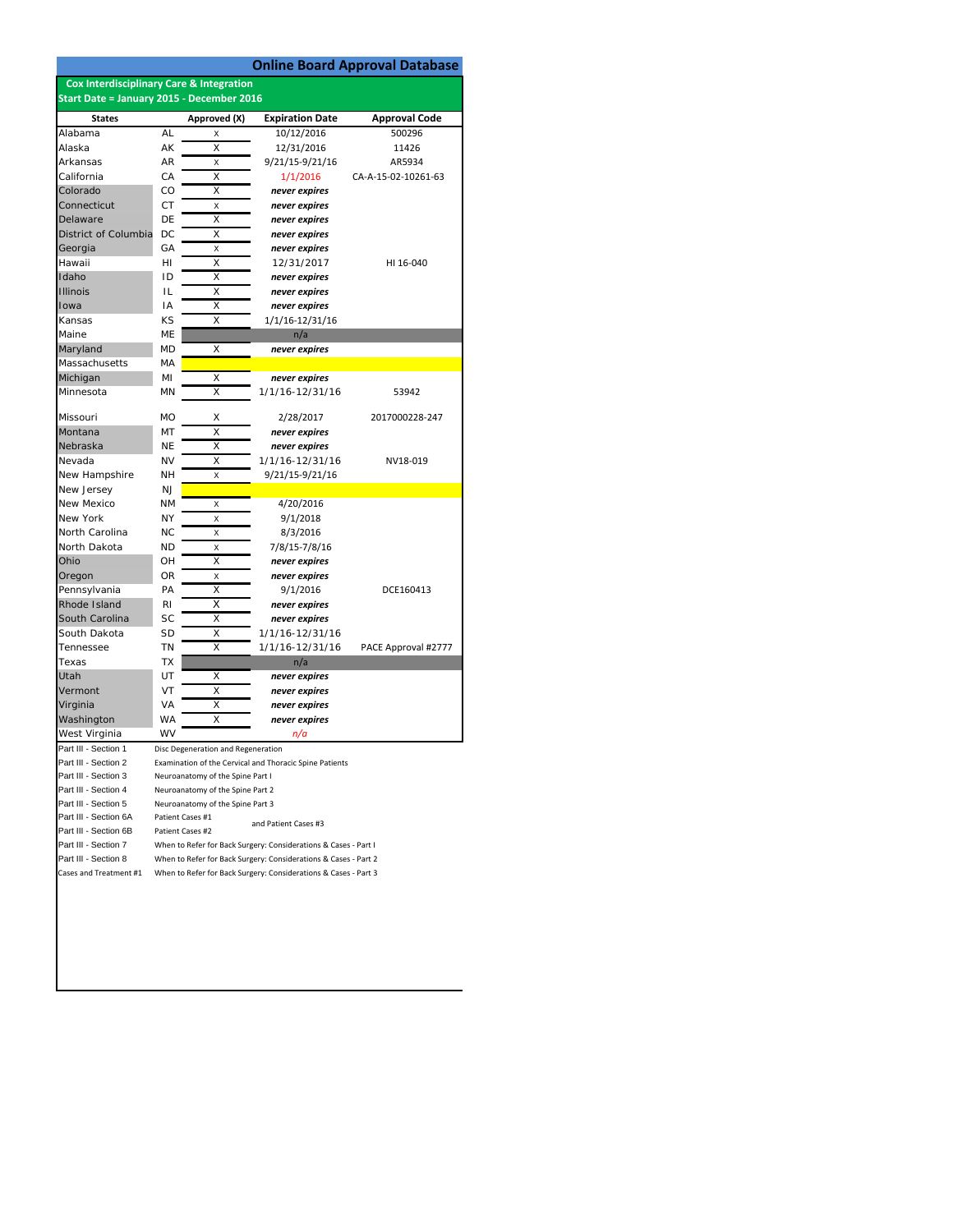## **The Cox Technic System for Spinal Pain Management Start Date = January 2015 ‐ December 2016**

| <b>States</b>                                    |           | Approved (X) | <b>Expiration Date</b>                                               | <b>Approval Code</b>                                               |  |
|--------------------------------------------------|-----------|--------------|----------------------------------------------------------------------|--------------------------------------------------------------------|--|
| Alabama                                          | AL        | Χ            | 10/12/2016                                                           | 500297                                                             |  |
| Alaska                                           | AΚ        | X            | 12/31/2016                                                           | 11618                                                              |  |
| Arkansas                                         | AR        |              | n/a                                                                  |                                                                    |  |
| California                                       | СA        |              | n/a                                                                  |                                                                    |  |
| Colorado                                         | CO        | х            | never expires                                                        | none                                                               |  |
| Connecticut                                      | СT        | Χ            | never expires                                                        | none                                                               |  |
| Delaware                                         | DE        | X            | never expires                                                        | none                                                               |  |
| District of Columbia                             | DC        | Χ            | never expires                                                        | none                                                               |  |
| Georgia                                          | GA        | X            | never expires                                                        | none                                                               |  |
| Hawaii                                           | нı        | Χ            | 12/31/2017                                                           | HI 16-020                                                          |  |
| Idaho                                            | ID        | X            | never expires                                                        | none                                                               |  |
| <b>Illinois</b>                                  | IL        | Χ            | never expires                                                        | none                                                               |  |
| Iowa                                             | ΙA        | X            | never expires                                                        | none                                                               |  |
| Kansas                                           | KS        | X            | 1/1/16-12/31/16                                                      | none                                                               |  |
| Maine                                            | МE        |              |                                                                      |                                                                    |  |
| Maryland                                         | МD        | X            | n/a                                                                  | none                                                               |  |
|                                                  |           |              | never expires                                                        |                                                                    |  |
| Massachusetts                                    | MA        | Χ            | 1/16/2017                                                            | 14-185                                                             |  |
| Michigan                                         | MI        | X            | never expires                                                        | none                                                               |  |
| Minnesota                                        | ΜN        |              |                                                                      |                                                                    |  |
| Missouri                                         | MO        | Χ            | 12/14/15-2/28/17                                                     | 2017000852-853 &                                                   |  |
| Montana                                          | MT        | X            | never expires                                                        | 2017000834-851<br>none                                             |  |
| Nebraska                                         | NΕ        | X            | never expires                                                        | none                                                               |  |
| Nevada                                           | NV        |              |                                                                      |                                                                    |  |
| New Hampshire                                    | NΗ        | X            | 8/31/15-6/30/17                                                      | 9220                                                               |  |
| New Jersey                                       | ΝI        |              |                                                                      |                                                                    |  |
|                                                  |           |              |                                                                      |                                                                    |  |
| New Mexico<br><b>New York</b>                    | <b>NM</b> | X            | 4/20/15-4/20/16                                                      | none                                                               |  |
|                                                  | ΝY        | X            | 1/16/15-1/16/18                                                      | none                                                               |  |
| North Carolina                                   | <b>NC</b> | X            | 1/16/2016                                                            | none                                                               |  |
| North Dakota                                     | ΝD        | $\times$     | 1/16/2016                                                            | none                                                               |  |
| Ohio                                             | OH        | Χ            | never expires                                                        | none                                                               |  |
| Oregon                                           | OR        | Χ            | never expires                                                        | none                                                               |  |
| Pennsylvania                                     | PA        | X            | 1/16/2016                                                            | DCE160431                                                          |  |
| Rhode Island                                     | RI        | X            | never expires                                                        | none                                                               |  |
| South Carolina                                   | SC        | X            | never expires                                                        | none                                                               |  |
| South Dakota                                     | SD        | Χ            | 1/16/2016                                                            | none                                                               |  |
| Tennessee                                        | <b>TN</b> | Χ            | 12/31/2016                                                           | PACE Approval #2778                                                |  |
| Texas                                            | ТX        |              | n/a                                                                  |                                                                    |  |
| Utah                                             | UT        | X            | never expires                                                        | none                                                               |  |
| Vermont                                          | VT        | X            | never expires                                                        | none                                                               |  |
| Virginia                                         | VA        | Χ            | never expires                                                        | none                                                               |  |
| Washington                                       | WA        | Χ            | never expires                                                        | none                                                               |  |
| West Virginia                                    | <b>WV</b> | X            | 6/30/2016                                                            | none                                                               |  |
| Cervical Spine I                                 |           |              | Low Back Pain: Research, Patient Cases (16 y/o)                      |                                                                    |  |
| Cervical Spine 2                                 |           |              | Pathologies #1                                                       |                                                                    |  |
| Cervical Spine 3                                 |           |              | Pathologies #2                                                       |                                                                    |  |
| Cervical Spine 4                                 |           |              | Pathologies #3 with and FBSS #2 (Failed Back Surgical Syndrome)      |                                                                    |  |
| <b>Clinical Spinal Nutrition</b>                 |           |              |                                                                      | Patient Documentation - Cox® Technic System of Spinal Manipulation |  |
| Cox® Technic - Evidence Based Research & History |           |              | Pelvic Pain and Organic Dysfunction: Relief with Flexion Distraction |                                                                    |  |
| Examination of the Low Back Pain Patient         |           |              | Scoliosis: Degenerative & Sciatic with some Idiopathic               |                                                                    |  |
| FBSS (Failed Back Surgical Syndrome)             |           |              | Spinal Cysts                                                         |                                                                    |  |
| Free Fragment of Disc an Chemical Radiculitis    |           |              | Spondylolisthesis, Bertolotti's Syndrome, Transitional Segment       |                                                                    |  |
| Idiopathic & Degenerative Scoliosis              |           |              | The Subluxation PLUS Rotation Effects on Spinal Elements             |                                                                    |  |
|                                                  |           |              |                                                                      |                                                                    |  |